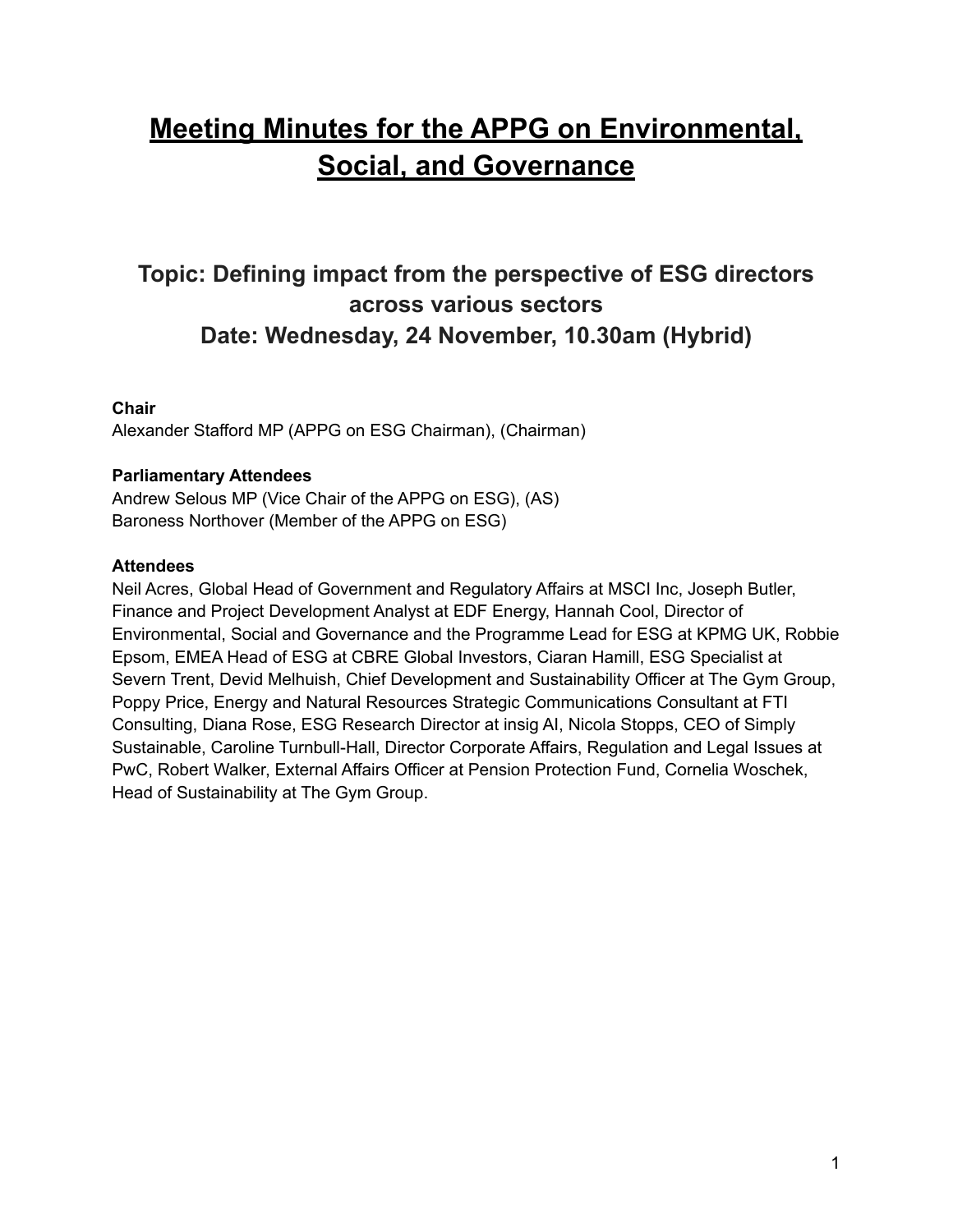#### **The meeting starts at 10:30 am.**

The Chairman thanked all attendees for joining the APPG on ESG's third meeting of 2021.

Chairman: Obviously, this meeting seeks to find the impact of ESG from the perspective of ESG directors, like yourselves, across a range of businesses and industries. We are not looking at impact in isolation but as a collaborative exploration. These meetings are a vital component about how we can feed into the Government process and have them listen to sector experts. ESG needs to work for businesses, and this is the first APPG meeting since the conclusion of COP26 and there were some encouraging noises coming from the Chancellor - this financial dimension was a success of COP26, and it was good to see governments working with business leaders to realise the potential of ESG practice in the drive towards net zero and other climate goals.

What is 'impact'? How do we define it, and what does it mean? 'Impact' is a buzzword, and we are seeing more and more people becoming 'impact investors' - but each person seems to have a different definition of it.

Contribution: Impact and materiality are intimately linked. We look for what is impactful from a company's perspective in terms of what is meaningful and what is material. For example, if you have an advertising company that reduces its water waste and consumption then this is a positive, but an irrelevant step for them. If you have a bottling company doing the same, then this is very impactful. Therefore sector-by-sector analysis is important. We look at their key material issues by sector and then delve into how they can be rated appropriately.

Contribution: Impact is usually spoken about how challenging it is to measure. From a sustainability point of view, with materiality and additionality, if a company was not doing what they were doing, what would be the status quo versus the outcomes of their performance? It is hard to quantify, so there is much to be said regarding sharing examples of best practice across businesses.

Chairman: How do we ensure companies report on and talk about the things they have a relevant impact on? Last time we spoke on modern slavery and how businesses were fearful of raising their head above the parapet on such a reputationally damaging issue.

Contribution: For my company, we have a relatively easy way to measure our impact. My company specialises in making people fit and healthy. My definition of impact would be generated by our members getting fit. Directly through exercise, my company is helping to reduce pressure on the NHS, reduce GP visits, and increase customer and community satisfaction and happiness. There is a link between regular exercise and motivational achievements, and regular exercise and lower crime rates - this research was found by Sheffield Hallam University. It creates a pound note value against the benefit to society from all aspects of the benefits of being healthy. We demonstrated a figure of £1.8 billion contributions to society since 2016 through our gyms and members (that's £3 million per site). We can say our facilities provide impact at a low cost.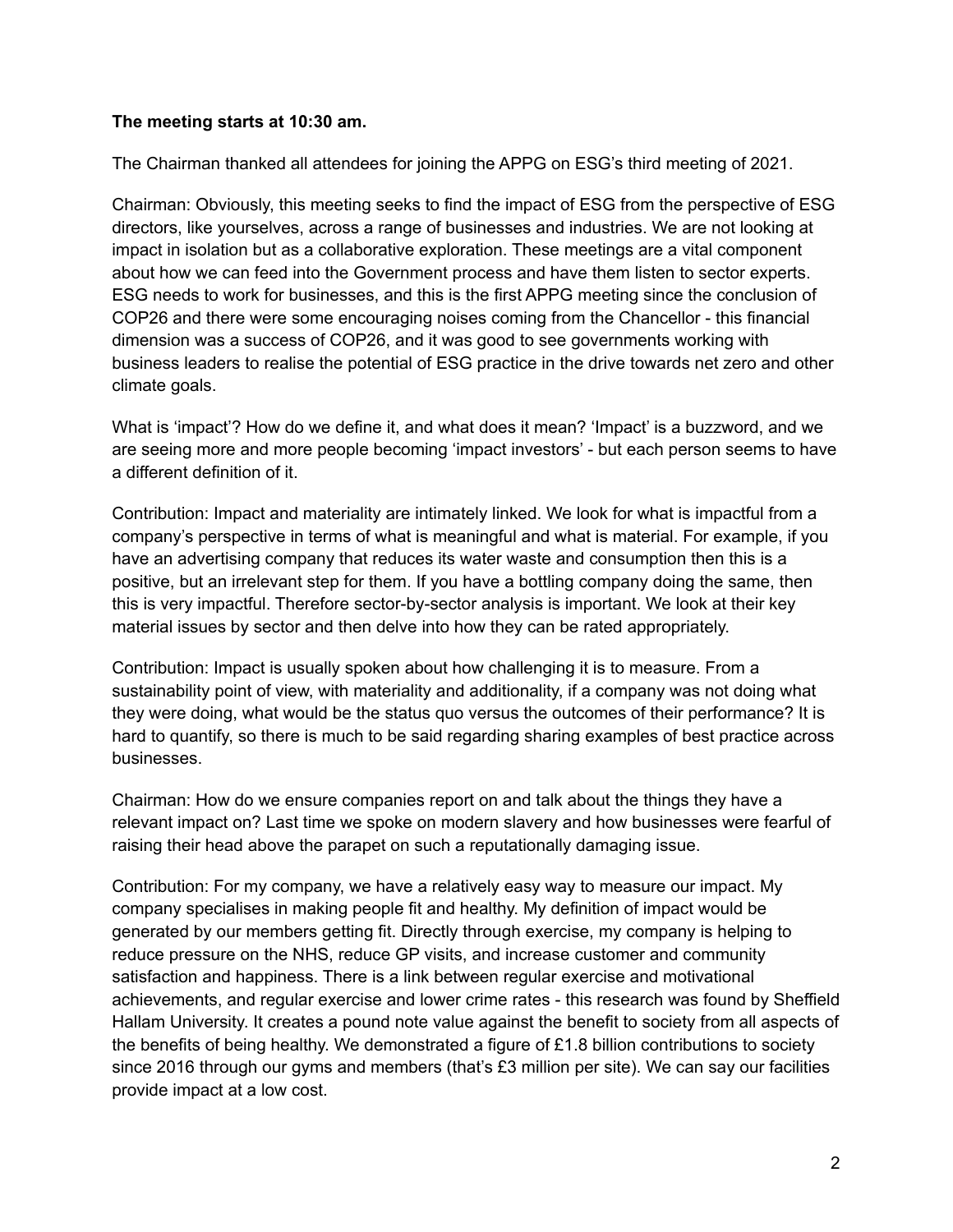Chairman: That is an interesting case study of how to quantify your company's outputs. Do you now use this as a marketing tool when opening new gyms or getting permission with local authorities?

Contribution: We don't shout about it enough. We've had talks with Sports England to open channels to local authorities. Of course, they can be competitors to us by providing their own gyms. We can say we generate more social value than local authority-operated gyms. Local authorities need to acknowledge that the private sector can deliver social value.

Chairman: This is a great case study to use. When talking about ESG, we often talk about the E, but when talking about the social value it shows how ESG can help businesses and individuals themselves. We are aiming at putting together a report of case studies from your companies so if you have any contributions then please send them to our secretariat team.

AS: I sit on the Advisory Committee on Human Slavery, and a report by Sheffield Hallam University ('In Broad Daylight') found that Uighur slave labour is involved in around 40% of the production of polysilicon cells found in solar panels globally. I wonder how we crack the China issue as they are secretive and drilling down into their supply chain would be near impossible. China is not a free society, and getting clear, transparent answers is not feasible - so what do we do? These solar panels are good for the E, but what about the S? Does anyone know how we could crack this issue?

Chairman: This is exactly the issue with ESG. If you have an impact on the E at the expense of the S, how can we remedy this?

Contribution: I also read that report. Having worked in various sectors with modern slavery challenges, I've learnt it must be tackled at a sector level and acknowledged as a sector issue. The garment industry specifically must. Nike, for example, has acknowledged that modern slavery exists which makes it easy for them to drill down into their supply chain to root it out, rather than in denial or willful ignorance. Pretty much every sector and company have modern slavery in their supply chains, which is horrific. We need to acknowledge that and put processes in place to resolve this. The construction sector is also a big part of this.

Contribution: This is why disclosure is important. Investors and others will then be able to assess the risk of working with a company. As much disclosure as possible is needed, but ultimately companies and investors need to make the decision.

Chairman: This was one result of the last discussion, that we need a TCFD but for things like modern human slavery. We all know it is occurring, but we need a blueprint to help companies know what to do. If all companies need to disclose these details, then at least they will all be on the same footing. Once acceptance happens, change happens, and impact can be reduced.

AS: That is helpful, but China remains a problem. We miss the potential of the combined purchasing power of business globally. China cannot pick off individual sectors in individual countries. Is there mileage in identifying these human rights abuses and penalising China through seeking suppliers elsewhere in the world where there is more supply chain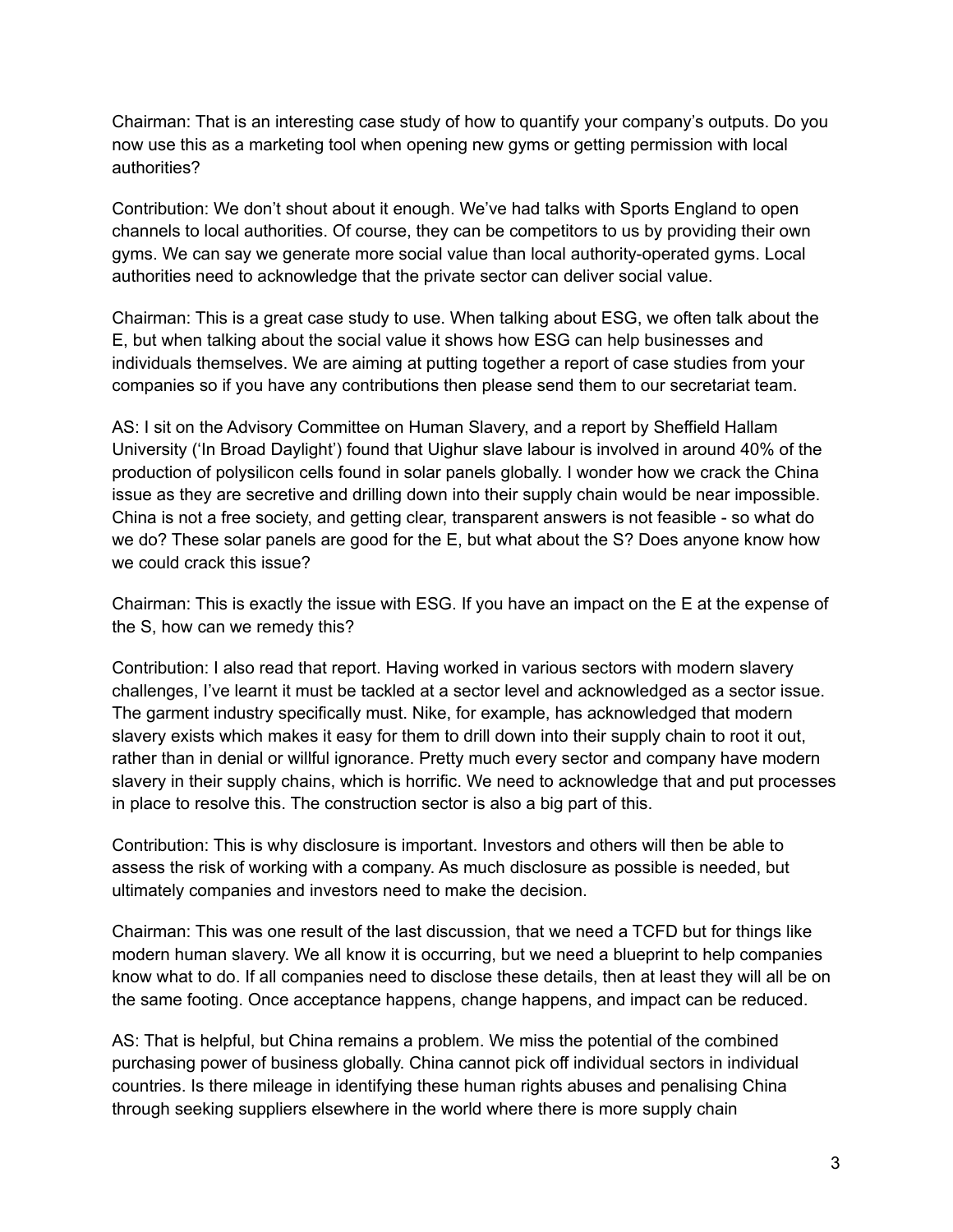transparency? The global purchasing power of business could change in ways governments can't.

Chairman: That is exactly what we are seeking to do - putting the onus on business.

Contribution: It links to the point on how important the sector is in terms of context. The technology and garment industry both have modern slavery problems and neither want to stick their head above the parapet because they are working against competitors. There needs to be a more collaborative approach. Boycotting is an extreme expression of purchasing power but making shifts as an industry towards deliberate and thoughtful impact-based decisions would be very significant.

Chairman: Obviously, with China, we shouldn't let this blindside us. By focusing on one country, we can ignore other issues. Human rights abuses exist across the world, so more government intervention against China is needed. But we cannot let China distract us from human rights abuses across other countries.

Contribution: Adding to that point on global purchasing power - China has applied to the CPTPP (Comprehensive and Progressive Agreement for Trans-Pacific Partnership). This could be a powerful mechanism for the UK and other like-minded nations to pressure them to clean their act up.

Contribution: Yes, business purchasing power has a huge influence, however, it may underestimate the complexity of the supply chain. Labour will always be exploited, especially so in a rapidly expanding sector. This is not just a business problem, but governments need to take an advisory role in identifying human rights abuses in some supply chains or identifying certain products which have been made through modern slavery.

Chairman: This is a great point. If someone wants to buy solar panels, how do they know where they come from? How do you measure something as complex as a supply chain?

Contribution: We have called for a disclosure of the top 10 suppliers of any company. We currently have no information on this to run models on this to collate the necessary reports on this. Also, investors have a role to play. From an index perspective, we have over 200,000 indexes we run where investors will be able to view with a role to include and exclude various businesses based on supply chain disclosures or controversies. There are tools available to measure the supply chain. It must be a cohesive effort from business, the investment community, and governments to find the right element. Too often people concede it is too difficult to measure.

Chairman: Isn't labelling companies as good and bad quite controversial? Companies trying to get onto the good list will just do what they must do to tick the boxes to get onto that list, so is it hollow impact?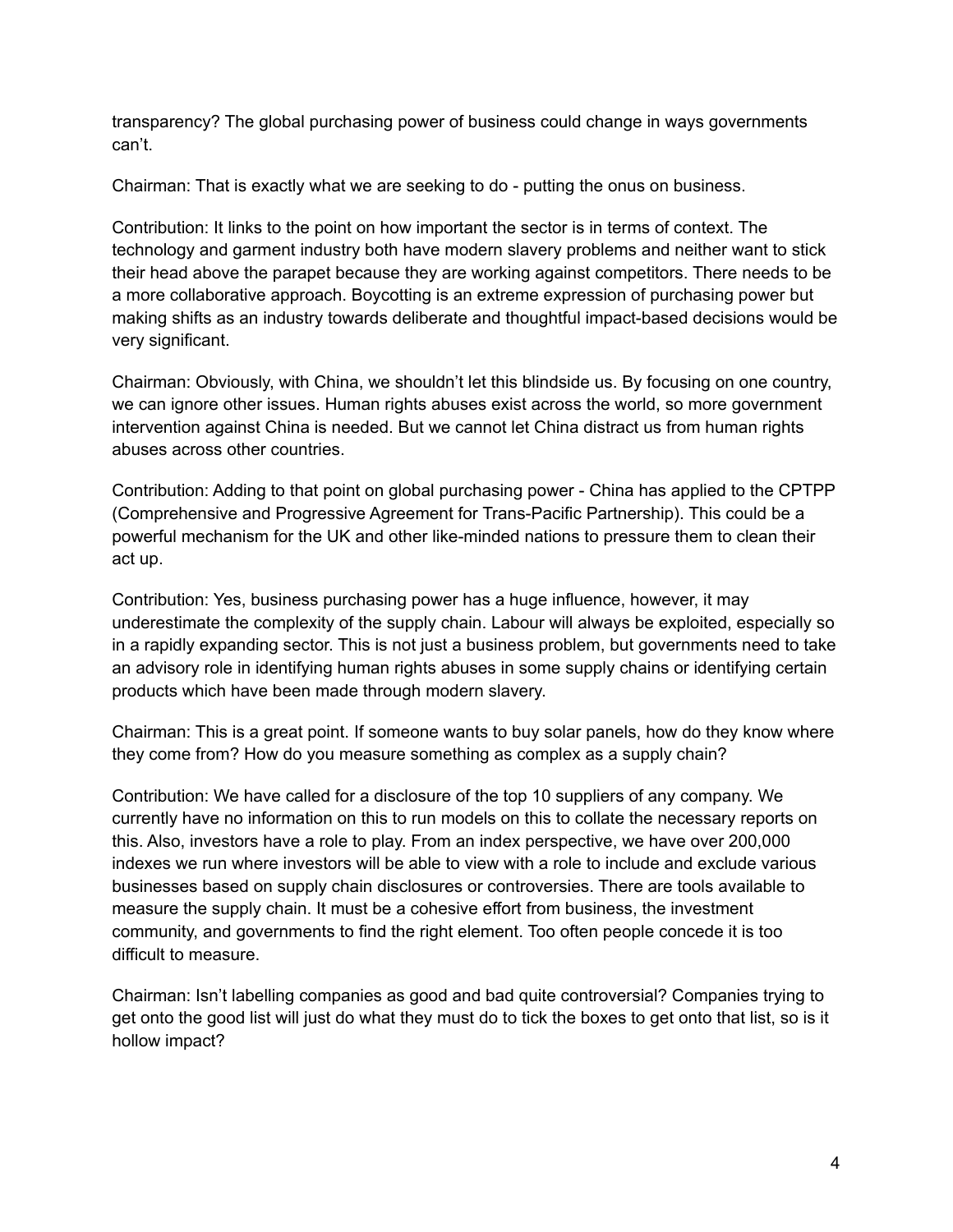Contribution: This is the challenge. There is now a financial lens on how companies achieve their ESG aims, but it is just one lens. For example, BP took credit for reducing their emissions, but they just changed the boundaries by selling off their petrol chemicals side of the business. There is a lot of financial power in this, and you have different lenses and assessments, so businesses will try and play the game - this doesn't necessarily move the dial. The Harvard Business Review said that if you want to create change through business as a more sustainable society, do we want the financial sector to just tell us what to measure? What we measure is what we manage which is what changes often.

Contribution: I attended COP26, so at some point I would like to discuss that later. On modern slavery, the key thing with supply chains is life-cycle assessment. This is a powerful tool as it's not just about environmental impact up and down the supply chain, but social too. Environmental Product Declarations are on the cards with the construction sector - this is great as it will mandate EPD (a document communicating the life cycle impact of these construction products). We are moving to a stage where every product will have an EPD. This is important as the complexity of sustainability is that you can fix one problem and inadvertently shift it to a different stage in the life-cycle or a different impact, or even change it from an environmental impact to a social impact. Lifecycle assessments give us the opportunity to look at products within the bigger picture - from avocados to solar panels. Technology is coming to help prove the reliability through blockchain, and there is a big place for blockchain-type technology to add credibility to that discussion. This should be at a consumer and business level. Businesses can transcend borders in ways politics cannot. Apple and Google are almost East India-style companies and operate at scales of some countries. If we can empower them to be transparent in regard to value chains, then they can start making decisions to avoid these risks as they do not want to be associated with value chain issues such as modern slavery. On impact, we need to be careful. There are two things regarding sustainability: One is 'fixing current problems' and tackling things like greenhouse gas emissions. The other is 'impact' which is going beyond and leaving things in a better place than we found them, like biodiversity. Businesses should aim to integrate ESG across all their products, which means getting to net zero by 2050, doing all the ESG basics like rooting out slavery in the supply chain, but must go beyond these minimum expectations. Many companies in finance have impact funds, and when you have one of these it is about picking a specific topic and going beyond what is expected. Net positive gas emissions? That is an option.

Chairman: You mentioned blockchain, I'm still unconvinced as I don't really understand its relevance. On impact, which is a great definition - going further than the basics. What do we mean by 'going further'?

Contribution: That's the trick. I think there's a place for academia here. We've mentioned studies, and I think impact can often target outcomes and topics. There is a need to incorporate a depth of academic rigour to substantiate company claims of impact.

Contribution: If they are encouraged to make their disclosures public there'll be that discipline that kicks in. Open disclosure should be encouraged. You also need to consider third party review of reports.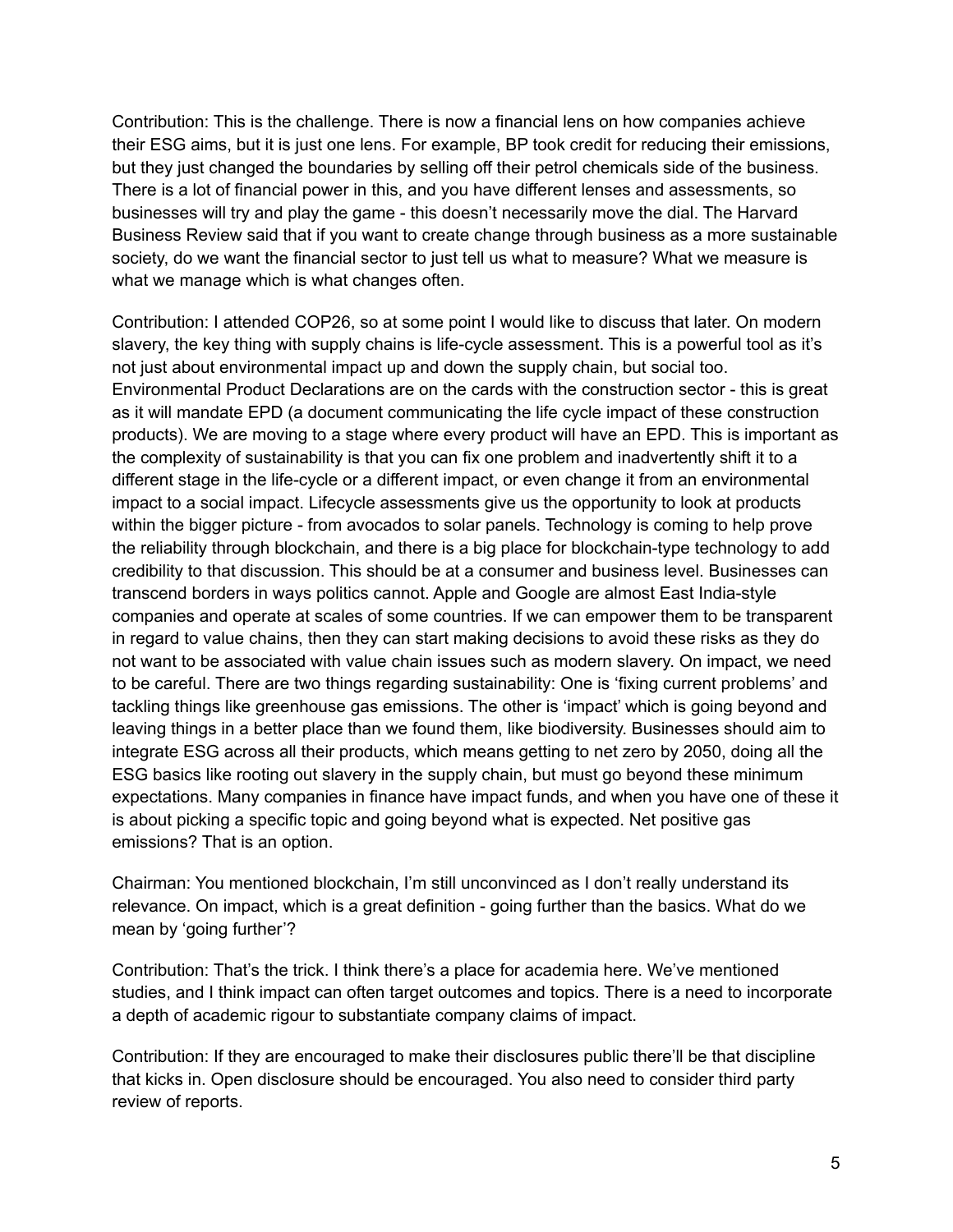Chairman: Apparently, 88% of impact investors that report their investments meet or exceed their expectations and return 6.4%, compared to 7.4% for non-impact funders. Firstly, should we do more to encourage impact funding, secondly, if we are getting a 6.4% return investing, do we still see an uphill battle and how can we persuade others to do impact investing?

Contribution: At the risk of lowering the quality of the debate, I have a simple description of sustainability: do less harm, do more good stuff. Doing more good stuff is really the 'impact' aspect of this.

Chairman: When talking about fossil fuel companies, are they just selling off assets or reducing what they do? They are still doing harm to the environment. How do you fit energy companies into this mix when talking about impact? When talking about net positive, can a fossil fuel company ever be impact invested in?

Contribution: It goes back to materiality and context of the society we are in. We are in a climate crisis, so materially a fossil fuel company, climate change, adaptation, resilience, and impact will be number 1, 100% the material issue - so it would be difficult to invest in them under an investment positive benefit to society. There is a danger that we focus on fossil fuel companies as a purely negative force. We need to be careful to not push, large responsible companies to sell off smaller parts of the business to smaller, less-responsible companies, whereas there is an element of supporting them through that transition.

Chairman: I believe there needs to be a place at the table for fossil fuel companies - they fear their clout and money. They can achieve a lot with this money.

Contribution: It is an uncomfortable truth, but we are at a stage now where they are essential to that transition and have the influence to invest in transformative technologies. Impact investing will be a combination of value and pragmatism.

Contribution: I wholeheartedly agree with the previous impact of 'impact'. From an impact definition perspective tying it to broad brush ESG commitments and defining that as a company-wide impact plan is important. Yes, there are baseline commitments and future environmental and social value commitments we should build in. I understand the argument over how we realign our profits and value creation metrics to focus on those community and environmental commitments, but the only way this is possible is aligning with a simple, consistent framework used across sectors and businesses. More and more businesses are aligning to the Rewired Earth approach, or UN SDGs - so how do we align your ESG reporting framework to your real-world impact? I would also add that the reporting process for businesses is aligned to legacy financial reporting done on a quarterly or annual basis. Does this work for impact investment and aligning those decision-making criteria? My company is moving to a more live reporting structure whereby we will update sustainability metrics on a monthly basis to make sure our decision-making criteria are current and in the moment.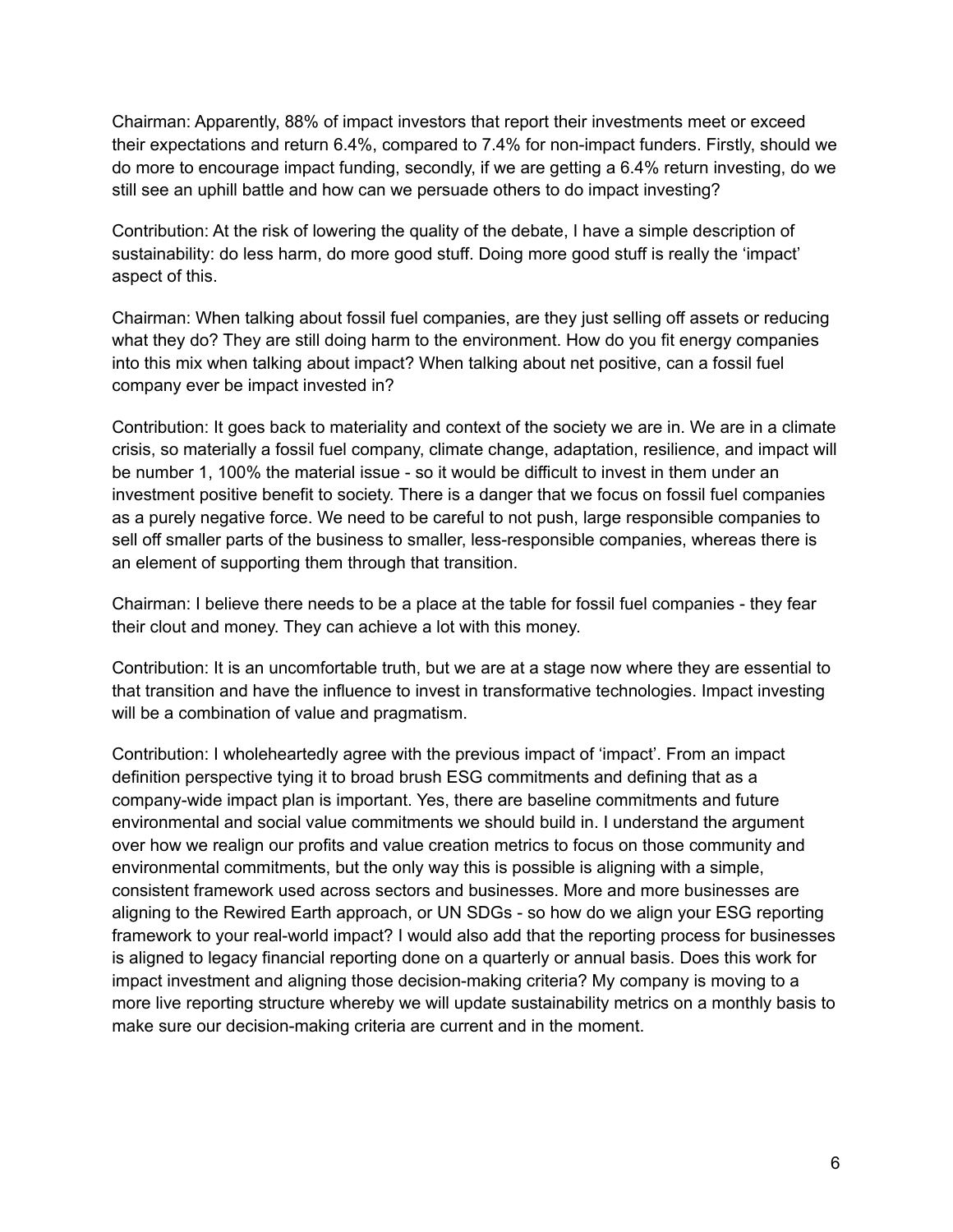Chairman: Going back to frameworks, I am interested in your comment on reporting structures. With technology now, you can report live. But is consistent reporting dangerous and a 'pat on the back' exercise?

Contribution: Consistent reporting is a huge exercise for clients and companies. FTSE 50 companies will be able to do it, but even large companies don't have the necessary tools to do it on an annual basis. It should be monthly, but this is just not possible for many companies. It takes time to collect data and the financial year often ends with a report with incomplete data. What is the benefit of reports with out-of-date metrics?

Chairman: If you are looking at companies just in the UK, that's fine, but global companies will take ages to collect data. Thank you, Andrew Selous MP, for joining us, I can see you have had to leave, but you ask whether the Church of England's ESG team can join this APPG - of course, get them to drop us a line.

Contribution: As information comes in, it should be assessed. If you have a governance disaster, it happens overnight, you don't wait till the end of the year to decide, so why should it be treated differently to E or S. Information that comes in should be assessed as and when it comes in. The data is currently coming in without context or qualitative overlay.

Contribution: If it is material and you are a public company your competitors would expect you to tell them what is going on. Do not tell people about a problem after it's fixed.

Contribution: I think it's exacerbated by social media. You cannot escape the never-sleeping court of public opinion. Companies should do their best to mitigate the fallout.

Contribution: I wonder whether it's worth discussing the EU taxonomy and the UK's recently launched equivalent. If we think in terms of impact, then maybe we shouldn't fight against this anymore as it seems to be picked up legislatively in terms of whether it affects your scope. We have investors asking about whether portfolios are taxonomy aligned. I wonder whether that threshold that the technical screening criteria gives us a good point to draw the line on where what a company should be doing ends. If we see impact as an additionality, taxonomy gives us a good point at which we can say we've gone beyond that. If you develop a new asset, it must be a net zero energy asset +10% - this is taxonomy aligned. If we go net zero +30%, then we are going way more than the markets agreed. All sectors have these KPIs emerging through the technical screening criteria. I look forward to the publishing of the social criteria which will give us similar criteria and thresholds on the social side. This is where the market is moving. Is that worth utilising and adopting formally? That would be dynamic.

Contribution: I agree. From a client perspective being EU taxonomy aligned and understanding the UK-specific implications is something we are strongly with our clients on. Making sure we are aligned from a drill-down taxonomy perspective whilst equally elevating that aligns to those with metrics. There's an intersection to do that - it's the operationalising and how to build it into your business, which is where taxonomy comes in.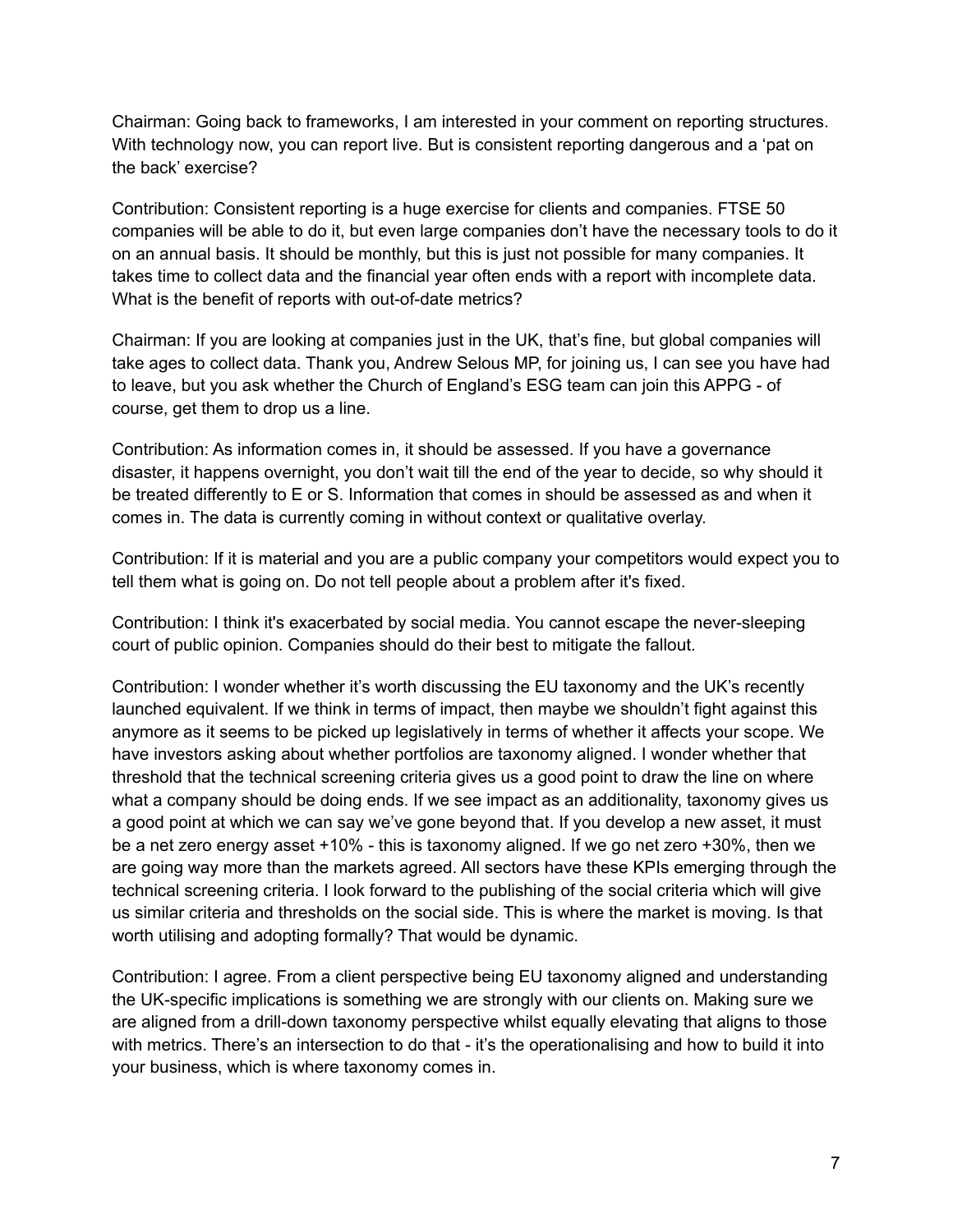Chairman: On that point, it's always worth thinking about real world examples. M&S on Oxford Street are demolishing the building to build net zero flats. But that has 39,000 tonnes of embedded carbon in the building that may take seventeen years to cancel out, negating the benefits. Could the building be retrofitted? We need to be careful to avoid throwing the baby out with the bathwater.

Contribution: This is where you need to ask companies for qualitative descriptions behind the decision they've made. If retrofitting wasn't a sustainable option, then they need to prove that.

Contribution: The basic concept of sustainability is you need to think about things in context. The size of the company, its power, the size of the issue, your impact on the issue is all relevant. For large employers in areas of deprivation, how you operate is more significant than it would be in other areas, so qualitative and quantitative information is very important for context.

Chairman: How can we encourage more people and organisations to take up impact investing? Is there anything Westminster and Whitehall can do to help?

Contribution: The work by BEIS and the DWP is important because the trustees need protection and backing to explain to investors or pension funds why they didn't focus only on the procurement methods rather than the fiduciary methods. It's not quite clear yet, but I would look to expand on that.

Chairman: It is important to get government backing so it isn't just about fiduciary responsibility but the wider context that needs to be focused on. Is there a tension between impact investment and ESG in terms of one diluting the conversation, or do they go hand in glove?

Contribution: I think they send the same market signal that there is interest and financial benefit in operating as a sustainable and responsible business and by being a benefit to society and the environment. If that plays out as impact investing, or stronger regulatory requirements on ESG disclosures, then it is all part of the same ecosystem of impact. In terms of how to encourage impact investment, our company's expansion into Amsterdam introduced us to impact economy programmes there that support and encourage companies.

Chairman: Going back to impact investing, what does this mean to you?

Contribution: We are keen to attract other investors into our business. I think the introduction of impact, as opposed to sustainability funds, is an interesting area that needs definition with some translation between financial institutions and businesses. We do see ourselves as leading our sector and we add social value and want to distinguish ourselves by pushing this achievement. Most of our buildings are repurposed, and we seek to tackle more areas in a positive way that adds value.

Contribution: We are a relatively small company and spend a lot of time and effort and we want everything we do to be reported - but this can be difficult as many frameworks out there do not fit our model. Overrating or underrating certain issues may occur, and it is really tough to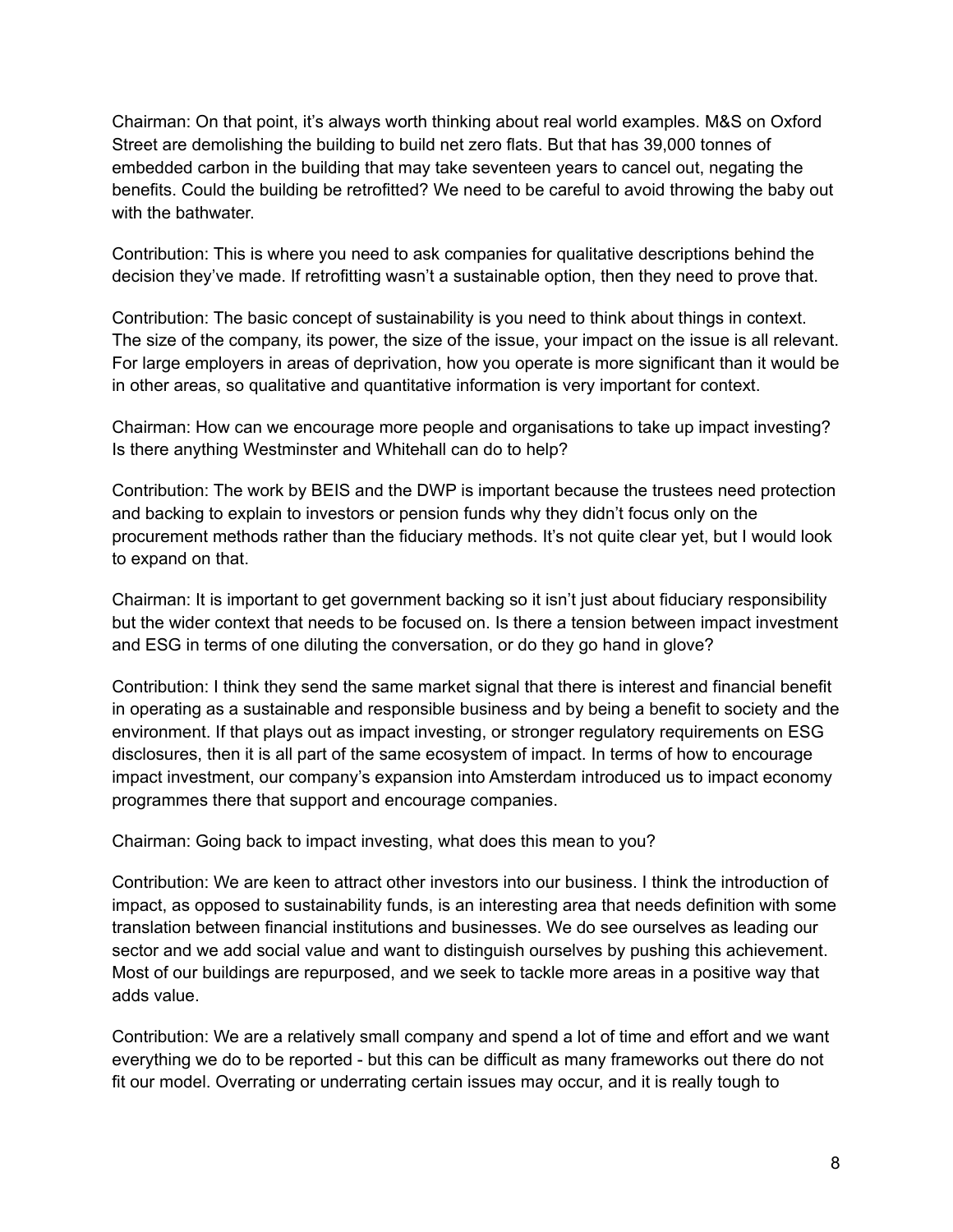engage with the number of regulations out there. We need a simplified framework to make ESG reporting more inclusive and more broadly available for smaller companies.

Chairman: That is a great contribution. Is working with small companies worth doing?

Contribution: Certainly. Although we may not have exposure to all the smaller companies out there. We have a reporting framework that we invite companies to participate in, but we also try to adapt this for smaller businesses. There is a need to engage with smaller businesses when it comes to disclosure.

Chairman: Reporting frameworks certainly aren't working for everyone and engagement with them is needed.

Contribution: This is a great discussion. For my company, we are running a large infrastructure project with several angles to consider. We need to raise £20 billion in equities and debts and cannot do this without impact investors. I agree with the previous definition of impact, and we are absolutely looking at going above and beyond for this specific project - by kickstarting the hydrogen economy perhaps. We have looked at engaging with ESG rating agencies, and they have broadly similar themes and if you can position your company in a way to get the right data then you can largely plug into these rating agencies and get a similar outcome.

Chairman: I'd like to briefly circle back to how impact translates to materiality in reporting.

Contribution: Impact reporting relates to impact on the company. When looking at frameworks, GRI or WEF disclosures, I think overall that if you follow these, you will disclose just 60% of your true impact. So much of that is unique to your business. Just following frameworks may not capture all the data needed. You need to provide a minimal level of what you should include in the disclosure and then more principles to report and reflect your true impact. For example, you see an increase of women at board levels and in leadership teams - this is disclosed and measured, but the outcome should be how the range of opinions and perspectives has changed due to this. This isn't reported.

Contribution: I agree. From a double materiality point of view, social, financial, and environmental impact is key. There is always space for tools designed by the government, like DEFRA's biodiversity net gain, which are useful for reporting. Perhaps we can have a toolkit to measure social value.

Contribution: SFDR has three definitions, but Articles 8 and 9 are really the ones which matter. Article 8 covers funds to promote ESG as part of what they do, and Article 9 is those that effectively have something from the ESG role in the objective of the fund. Broadly, this means that most impact funds sit in Article 9 and provide a nice framework to decide where they sit. To have an impact you must have a focus and often this is on a specific topic on which you can go above and beyond on impacting. Impact is great, but it isn't an excuse to let other ESG criteria slip. SFDR is a useful framework.